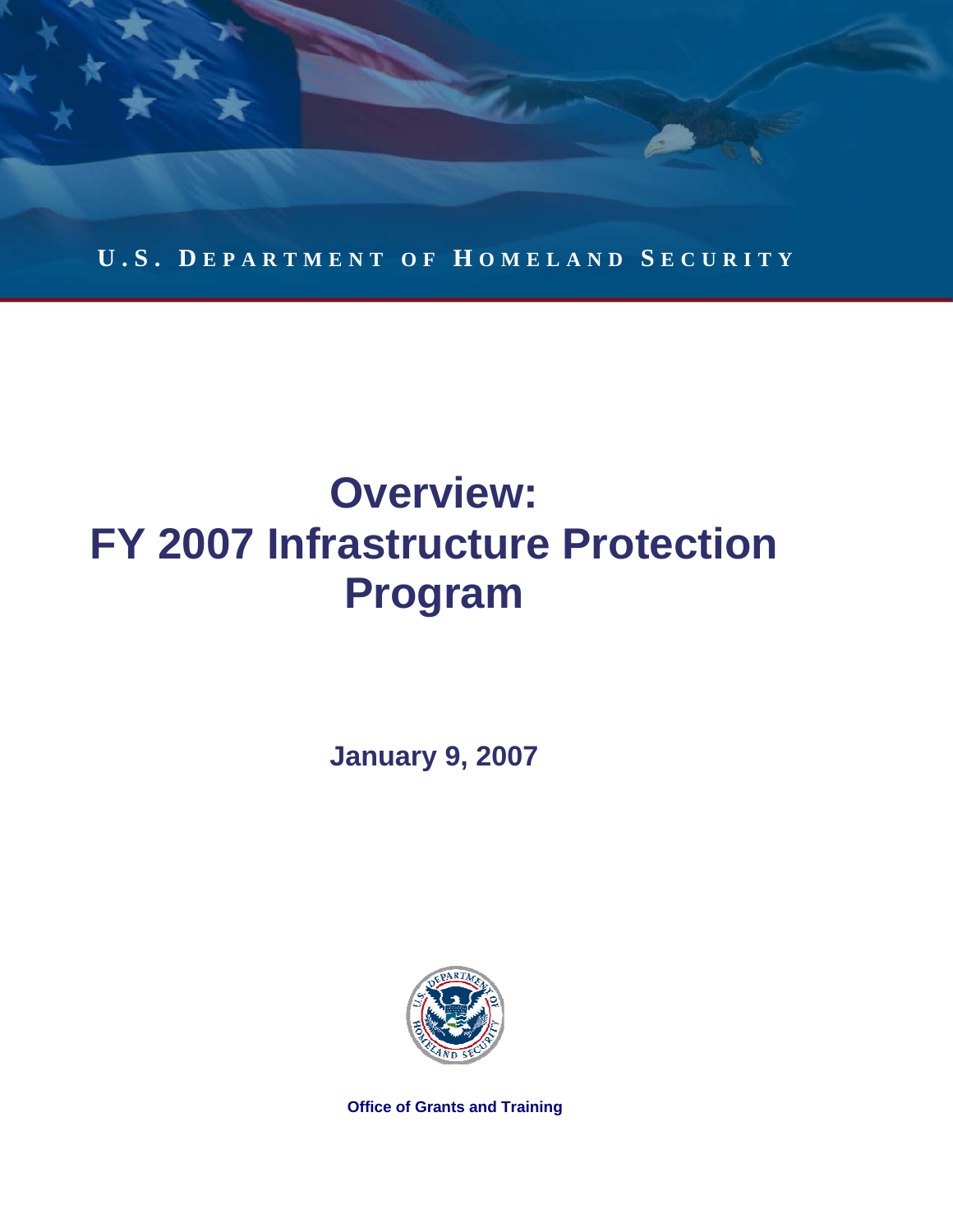## **Infrastructure Protection Program Overview**

The DHS Infrastructure Protection Program (IPP) is designed to strengthen the Nation's ability to protect critical infrastructure facilities and systems. IPP is comprised of five separate grant programs:

- Transit Security Grant Program (TSGP)
- Port Security Grant Program (PSGP)
- Intercity Bus Security Grant Program (IBSGP)
- Trucking Security Program (TSP)
- Buffer Zone Protection Program (BZPP)

Together, these grants fund a range of preparedness activities, including strengthening infrastructure against explosive attacks, preparedness, planning, equipment purchase, training, exercises, and security management and administration costs. IPP programs support objectives outlined in the interim National Preparedness Goal and related national preparedness doctrine, such as the National Incident Management System, National Response Plan, and the National Infrastructure Protection Plan.

The FY07 IPP contains significant improvements based upon extensive outreach to stakeholders. In addition, the risk assessments that form the basis for eligibility under the IPP have been simplified, refined and considerably strengthened.

This year's IPP grants affirm our commitment to risk-based funding and deepen our commitment to assisting with regional planning and security coordination. Transit agencies will be provided greater flexibility to address high-risk threats by combining all intracity rail and bus funding so local authorities can more effectively implement local security initiatives.

Transit funding also extends eligibity to 19 ferry systems in 14 regions. In addition, this year Intercity Passenger Rail Security has been incorporated into the Transit Security Grant Program to directly support security enhancements through Amtrak.

All applicants will have more time this year to complete the application process. Additionally, Some IPP grants will be executed as cooperative agreements which allows for more collaboration between DHS and the applicants in refining funding proposals. DHS has also created multiple opportunities for applicants to consult with the Department's grant program and subject matter experts during the review process and prior to the announcement of awards.

This year's IPP grants strengthen DHS's ability to protect security and business-sensitive information that will be provided with grant applications from inappropriate public release. To increase program flexibility, the period for performance under IPP grants has also been extended to 36 months.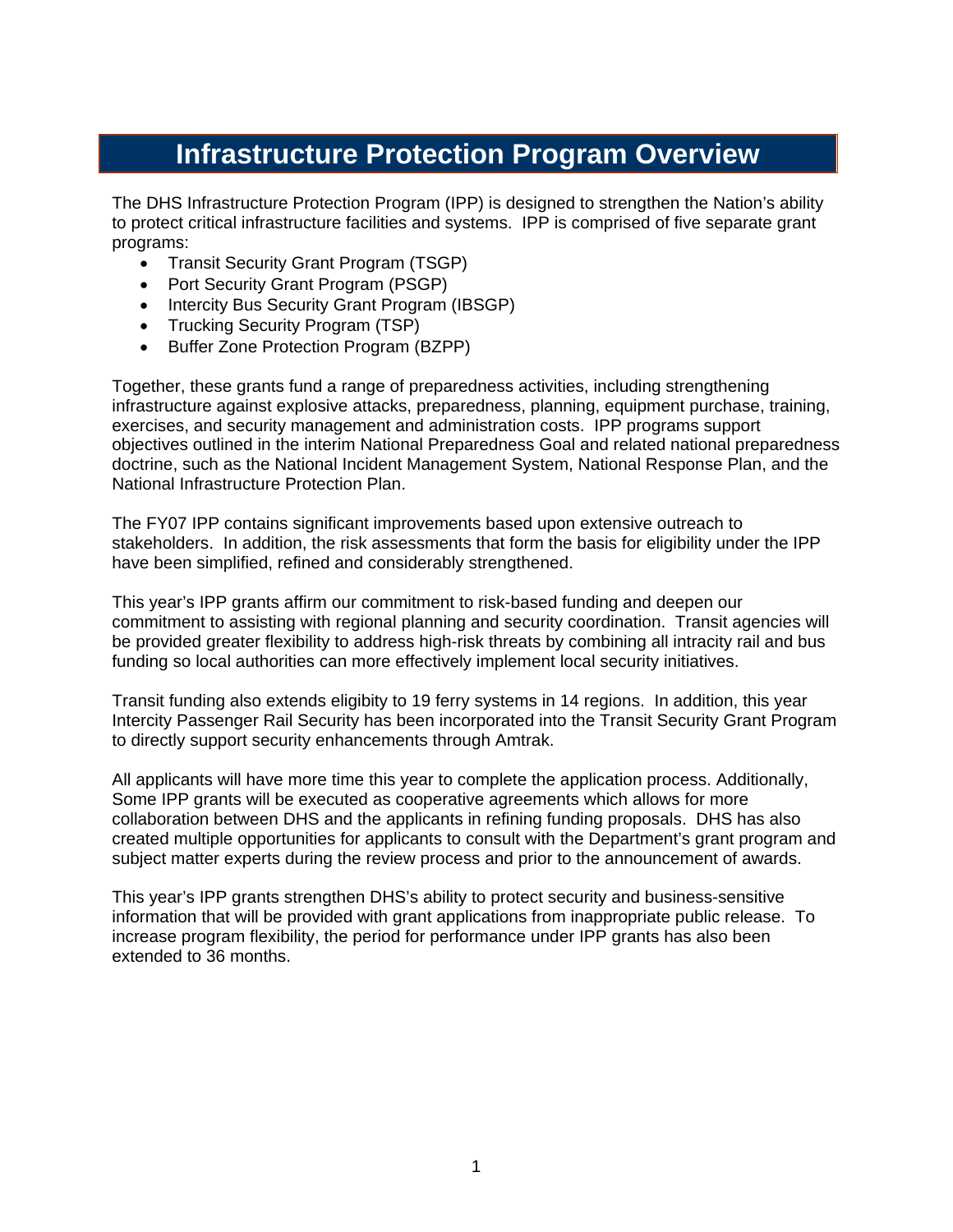#### **IPP Funding Distribution -- FY 2006 and FY 2007**

| <b>IPP Program</b>                          | <b>FY 2006</b> | <b>FY 2007</b> |
|---------------------------------------------|----------------|----------------|
| <b>Transit Security Grant Program</b>       | \$143,240,948* | \$171,780,000  |
| Port Security Grant Program                 | \$168,052,500  | \$201,170,000  |
| <b>Intercity Bus Security Grant Program</b> | \$9,503,000    | \$11,640,000   |
| <b>Trucking Security Program</b>            | \$4,801,500    | \$11,640,000   |
| <b>Buffer Zone Protection Program</b>       | \$72,965,000** | \$48,500,000   |
| Total                                       | \$398,562,948  | \$444,730,0000 |

\*This included the FY06 Intercity Passenger Rail Security Grant Program (\$7,242,855) that was a awarded as a separate grant program.

\*\* FY06 included a one-time Chemical Buffer Zone Protection Program (\$25,000,000).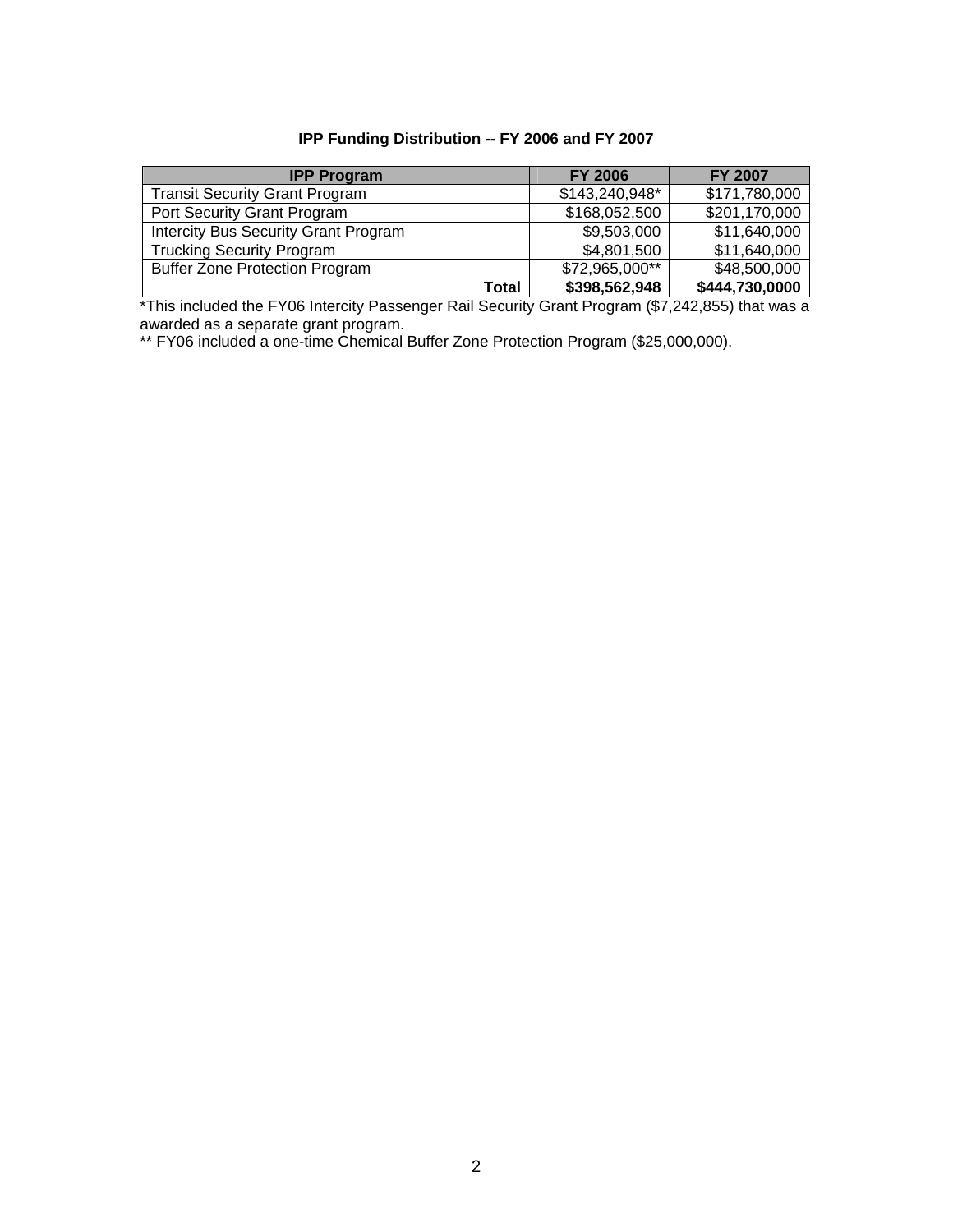## **Infrastructure Protection Program Detail**

## **Transit Security Grant Program (TSGP)**

#### **Total Funding Available in FY 2007:** \$171,780,000

**Purpose:** The TSGP provides grant funding to the nation's key high-threat urban areas to enhance security measures for their critical transit infrastructure including bus, rail and ferry systems. This year, the TSGP will also provide funding to Amtrak for continued security enhancements for their intercity rail operations between key, high-risk urban areas throughout the United States.

In addition, the TSGP ferry grant program extends funding eligibility to help increase the security of 19 ferry systems in 14 regions.

**Eligible Applicants:** Eight of the highest risk metropolitan area intracity bus and rail systems have been identified as Tier I (highest risk) agencies and allocated a fixed amount of funding based on the level of risk to their transportation systems.

In each of these areas, DHS identifies specific target funding levels. Each Tier I applicant must submit a fully compliant application which will undergo a preliminary review prior to final submission and award. In addition, 29 other metropolitan areas are eligible for the FY07 TSGP as Tier II applicants. The Tier II agencies will compete for a portion of the total funds set aside for their tier. Nineteen ferry systems in 14 regions have also been designated to apply for funding. Amtrak is the only intercity passenger rail service provider eligible to apply for and receive funding through the Transit Security Grant Program. All TSGP applications will be judged by an extensive peer review process. Funds will be awarded based on analysis of risk and the effectiveness of proposed investments by the applicants. Risk to transit systems is assessed using a methodology consisting of threat, vulnerability, and consequence factors.

## **Port Security Grant Program (PSGP)**

#### **Total Funding Available in FY 2007:** \$201,170,000

**Purpose:** The PSGP provides grant funding to port areas for the protection of critical port infrastructure from terrorism. PSGP funds are primarily intended to assist ports in enhancing risk management capabilities, enhanced domain awareness, capabilities to prevent, detect, respond to and recover from attacks involving improvised explosive devices (IEDs) and other nonconventional weapons, as well as training and exercises.

**Eligible Applicants:** Within Tier I, eight of the highest risk port regions have been identified and are eligible to apply for a fixed amount of funding based on risk. In many cases, multiple port areas have been grouped together to reflect geographic proximity, shared risk, and a common waterway. Port areas not in Tier I are eligible to compete for FY07 PSGP funding within their designated categories as Tier II, III, or IV applicants. Those ports will compete for a portion of the total funds set aside for their respective tier. Funds will be awarded based on analysis of risk and the effectiveness of proposed investments by the applicants. Risk to port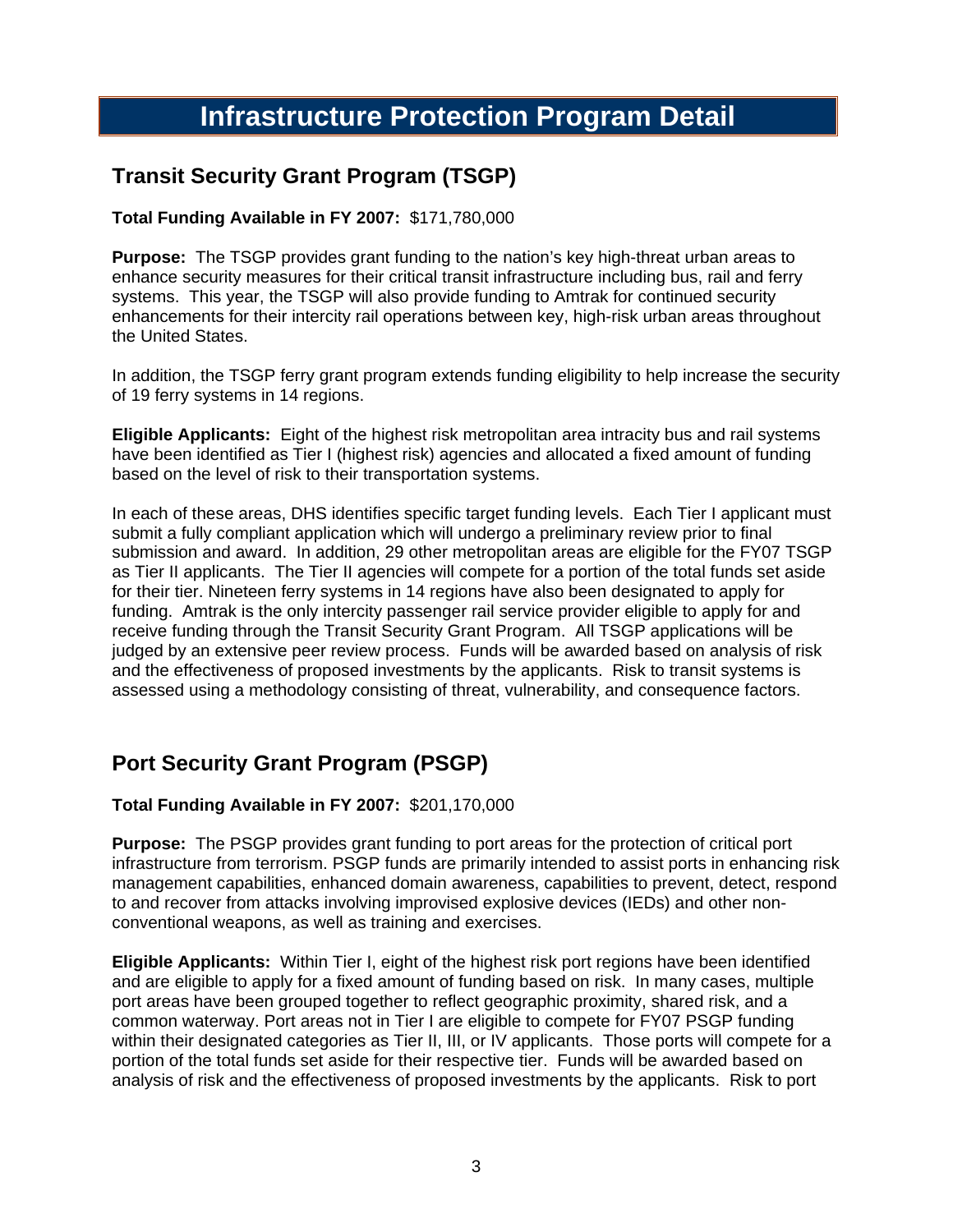areas is assessed using a methodology consisting of threat, vulnerability, and consequence factors.

## **Intercity Bus Security Grant Program (IBSGP)**

#### **Total Funding Available in FY 2007:** \$11,640,000

**Purpose:** The IBSGP provides funding to create a sustainable program for the protection of intercity bus systems and the traveling public from terrorism. The FY07 IBSGP seeks to assist owners and operators of fixed-route intercity and charter bus services in obtaining the resources required to support security measures such as enhanced planning, facility security upgrades, and vehicle and driver protection.

**Eligible Applicants:** As part of the FY07 IBSGP, applicants will be divided into two tiers based on risk. Applicants with the largest fleets of over-the-road buses have been placed in Tier 1. All other applicants will be placed in Tier II. Funds will be awarded based on analysis of risk and the effectiveness of proposed investments by the applicants. Risk to intercity bus services is assessed using a consistent methodology of threat, vulnerability, and consequence factors.

### **Trucking Security Program (TSP)**

#### **Total Funding Available in FY 2007:** \$11,640,000

**Purpose:** The TSP provides funding for the Highway Watch® Program in order to continue a sustainable national program to enhance security and overall preparedness on our Nation's highways.

**Eligible Applicants:** The FY 2007 TSP will provide funding in the form of a cooperative agreement directly to the American Trucking Associations for the continued modernization and management of this program.

### **Buffer Zone Protection Program (BZPP)**

#### **Total Funding Available in FY 2007:** \$48,500,000

**Purpose:** BZPP provides grant funding to build security and risk-management capabilities at the State and local level to secure pre-designated Tier I and Tier II critical infrastructure sites, including chemical facilities, financial institutions, nuclear and electric power plants, dams, stadiums, and other high-risk/high-consequence facilities.

**Eligible Applicants:** Specific BZPP sites within forty-six States have been selected based on their level of risk and criticality. Each State with a BZPP site is eligible to submit applications for its local communities to participate in and receive funding under the FY07 BZPP. Therefore, BZPP funding allocated to any given State or territory is a function of the number, type, and character of the pre-identified sites within that State or territory.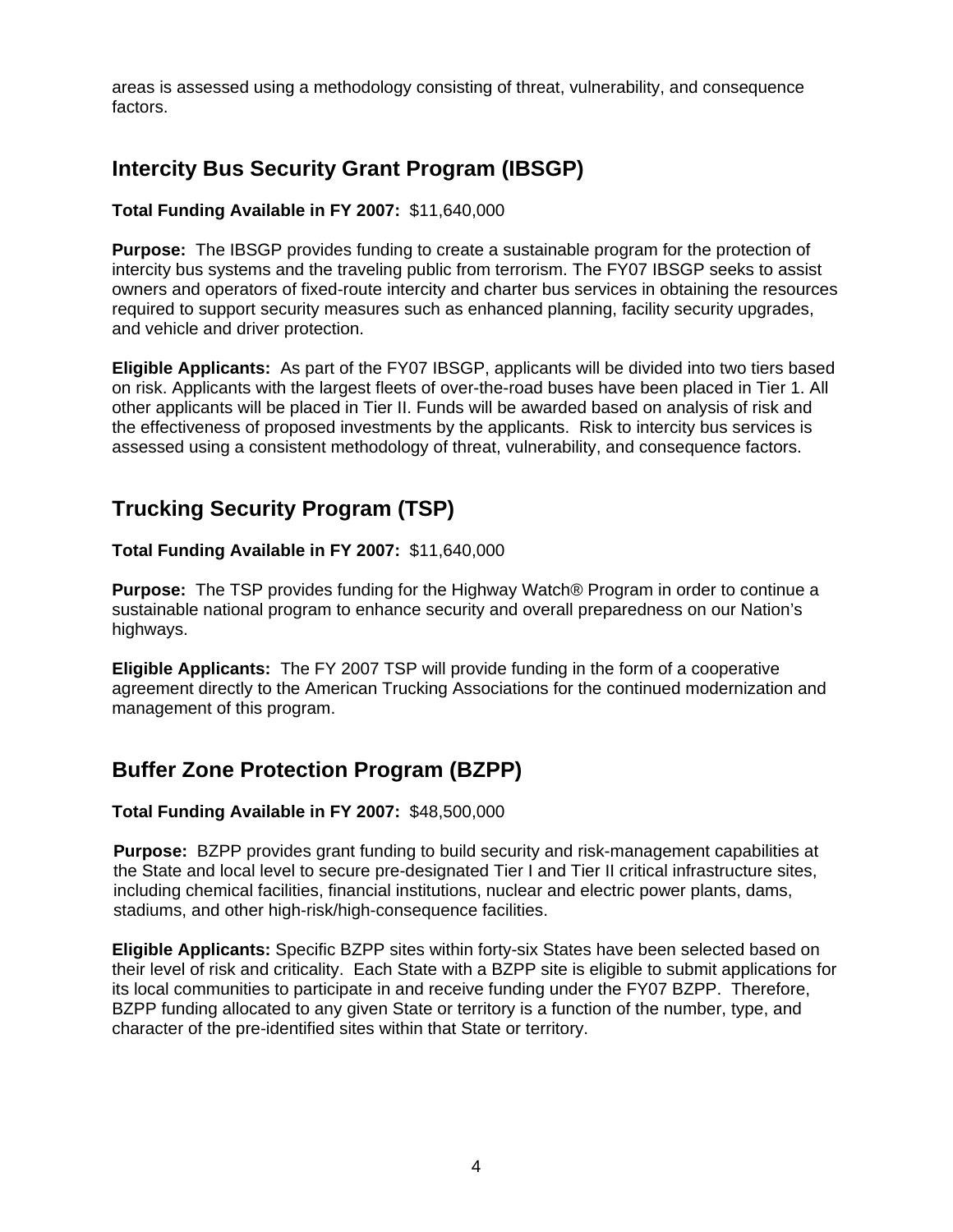## **FY 2007 Eligibility Lists**

### **Transit Security Grant Program — Funding History/Eligibility**

| <b>Tier</b>   | <b>Urban Area/Grantee</b>                                                                   | <b>TOTAL FY03-06</b> | <b>FY06</b>   | <b>FY07*</b>      |  |
|---------------|---------------------------------------------------------------------------------------------|----------------------|---------------|-------------------|--|
|               | Amtrak                                                                                      | \$13,616,585         | \$7,242,855   | \$8,309,537       |  |
|               | Ferry Systems**                                                                             |                      |               | \$7,830,000       |  |
|               | Atlanta Area                                                                                | \$8,722,408          | \$2,158,000   | \$3,440,060       |  |
|               | Bay Area                                                                                    | \$27,333,337         | \$11,200,000  | \$13,820,695      |  |
|               | <b>Boston Area</b>                                                                          | \$29,087,968         | \$11,000,000  | \$15,324,394      |  |
|               | Chicago Area                                                                                | \$36,348,767         | \$12,500,000  | \$12,837,834      |  |
|               | Greater Los Angeles Area (Los Angeles/Long Beach and<br>Anaheim/Santa Ana UASI Areas)       | \$20,518,991         | \$6,200,000   | \$7,059,035       |  |
|               | Greater National Capital Region (National Capital Region and<br>Baltimore UASI Area)        | \$38,250,719         | \$14,300,000  | \$18,255,505      |  |
|               | New York City/Northern New Jersey Area (New York City and<br>Jersey City/Newark UASI Areas) | \$149,962,894        | \$53,800,000  | \$61,000,000      |  |
|               | Philadelphia Area                                                                           | \$25,841,449         | \$9,400,000   | \$9,702,940       |  |
|               | <b>Buffalo Area</b>                                                                         | \$699,305            | \$174,305     |                   |  |
|               | <b>Charlotte Area</b>                                                                       |                      |               |                   |  |
|               | Cincinnati Area                                                                             | \$491,500            | \$491,500     |                   |  |
|               | Cleveland Area                                                                              | \$2,863,880          | \$893,600     |                   |  |
|               | Dallas/Fort Worth/Arlington Area                                                            | \$2,645,280          | \$0           |                   |  |
|               | Denver Area                                                                                 | \$3,200,119          | \$1,150,000   |                   |  |
|               | Detroit Area                                                                                | \$1,275,829          | \$875,829     |                   |  |
|               | Honolulu Area                                                                               | \$725,250            | \$50,250      |                   |  |
|               | Houston Area                                                                                | \$4,833,422          | \$800,000     |                   |  |
|               | Jacksonville Area                                                                           | \$300,000            | \$0           |                   |  |
|               | Las Vegas Area                                                                              | \$600,000            | \$100,000     |                   |  |
|               | Memphis Area                                                                                | \$300,000            | \$0           |                   |  |
|               | Miami/Fort Lauderdale (Miami and Fort Lauderdale UASI Areas)                                | \$6,663,244          | \$1,776,140   | Available Tier II |  |
| $\mathbf{II}$ | Milwaukee Area                                                                              | \$600,000            | \$0           | Funding in FY     |  |
|               | New Orleans Area                                                                            | \$1,954,157          | \$656,426     | 2007:             |  |
|               | <b>Norfolk Area</b>                                                                         |                      |               | \$14,200,000      |  |
|               | <b>Orlando Area</b>                                                                         |                      |               |                   |  |
|               | Phoenix Area                                                                                | \$300,000            | \$300,000     |                   |  |
|               | Pittsburgh Area                                                                             | \$3,396,517          | \$898,530     |                   |  |
|               | <b>Portland Area</b>                                                                        | \$3,876,394          | \$950,000     |                   |  |
|               | <b>Providence Area</b>                                                                      | \$0                  | \$0           |                   |  |
|               | Sacramento Area                                                                             | \$1,101,897          | \$476,897     |                   |  |
|               | San Antonio Area                                                                            | \$0                  | \$0           |                   |  |
|               | San Diego Area                                                                              | \$4,690,780          | \$1,245,500   |                   |  |
|               | Seattle Area                                                                                | \$7,528,716          | \$2,931,196   |                   |  |
|               | St. Louis Area                                                                              | \$1,854,920          | \$1,154,920   |                   |  |
|               | Tampa Area                                                                                  |                      |               |                   |  |
|               | Tucson Area                                                                                 |                      |               |                   |  |
|               | <b>Twin Cities Area</b>                                                                     | \$1,690,000          | \$515,000     |                   |  |
|               | <b>Total</b>                                                                                | \$401,274,328        | \$143,240,948 | \$171,780,000     |  |

\*Tier I eligible applicants can compete for these funds within their region.

\*\*Ferry funding is already included in each urban area's FY 03-06 historical

funding amounts.

Indicates New Urban Area Eligible in FY 2007 for TSGP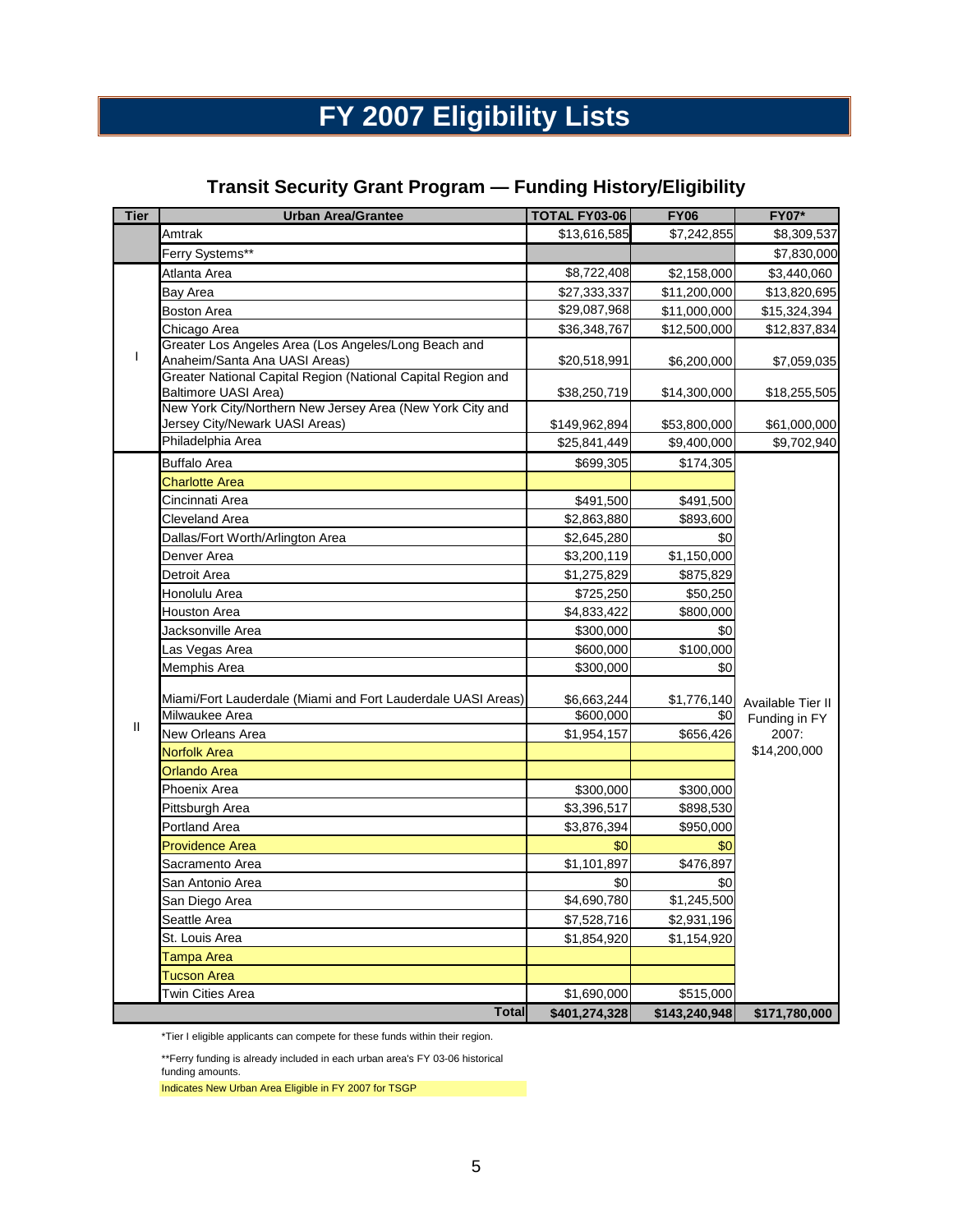| FY 2007 Transit Security Grant Program (Ferry) - Funding History/Eligibility |  |
|------------------------------------------------------------------------------|--|
|                                                                              |  |

| <b>State</b>       | <b>Region</b>                                                                            | <b>Eligible System</b>                                                                                                                                                        | <b>FY06</b> | <b>FY07*</b> |
|--------------------|------------------------------------------------------------------------------------------|-------------------------------------------------------------------------------------------------------------------------------------------------------------------------------|-------------|--------------|
| AK/WA <sup>1</sup> | Juneau, Bellingham, Valdez                                                               | Alaska Marine Highway System                                                                                                                                                  | N/A         | \$352,040    |
| CA                 | Bay Area                                                                                 | Golden Gate Bridge, Highway and Transportation<br><b>District</b><br>City of Alameda Ferry Services (Blue and Gold<br>Lines Fleet)<br>City of Vallejo Transportation Program  | \$700,000   | \$586,714    |
|                    | Greater Los Angeles Area (Los<br>Angeles/Long Beach and<br>Anaheim/Santa Ana UASI Areas) | Catalina Passenger Service                                                                                                                                                    | N/A         | \$122,581    |
| $CT/NY^2$          | Bridgeport, CT - Port Jefferson, NY                                                      | The Bridgeport & Port Jefferson Steamboat<br>Company                                                                                                                          | N/A         | \$414,350    |
|                    | New London, CT - Orient Point, NY                                                        | <b>Cross Sound Ferry</b>                                                                                                                                                      |             |              |
| DE/NJ <sup>3</sup> | Cape May - Lewes                                                                         | Cape May Ferry System                                                                                                                                                         | N/A         | \$155,807    |
| LA                 | New Orleans Area                                                                         | Crescent City Connection Division - Louisiana<br>Department of Transportation                                                                                                 | \$300,000   | \$325,000    |
| <b>MA</b>          | <b>Boston Area</b>                                                                       | Massachusetts Bay Transportation Authority<br>(MBTA)                                                                                                                          | \$400,000   | \$400,960    |
|                    | Woods Hole - Martha's Vineyard                                                           | Martha's Vineyard Ferry                                                                                                                                                       | N/A         | \$274,120    |
| <b>NC</b>          | Cape Hatteras / Cherry Branch / Cedar<br>Island / Ocracoke                               | North Carolina Ferry System                                                                                                                                                   | N/A         | \$429,685    |
| NY/NJ <sup>4</sup> | New York City/Jersey City/Newark                                                         | New York City Department of Transportation<br>(Staten Island Ferry)<br><b>New York Waterways</b><br>Port Authority of New York and New Jersey<br>(PANYNJ)<br><b>SeaStreak</b> | \$1,300,000 | \$1,532,903  |
| <b>TX</b>          | <b>Houston Area</b>                                                                      | Texas DOT (Bolivar Roads Ferry)                                                                                                                                               | \$300,000   | \$599,793    |
| <b>VA</b>          | Jamestown - Scotland                                                                     | Jamestown Ferry                                                                                                                                                               | N/A         | \$235,444    |
| <b>WA</b>          | Seattle Area                                                                             | <b>Washington State Ferries</b>                                                                                                                                               | \$2,000,000 | \$2,400,603  |
|                    |                                                                                          | <b>Total</b>                                                                                                                                                                  | \$5,000,000 | \$7,830,000  |

\*Eligible applicants can compete for these funds within their region.

<sup>1</sup>The AK SAA will administer these funds.<br><sup>3</sup>The CT SAA will administer these funds.<br><sup>3</sup>The DE SAA will administer these funds.<br><sup>4</sup>The NY SAA will administer these funds.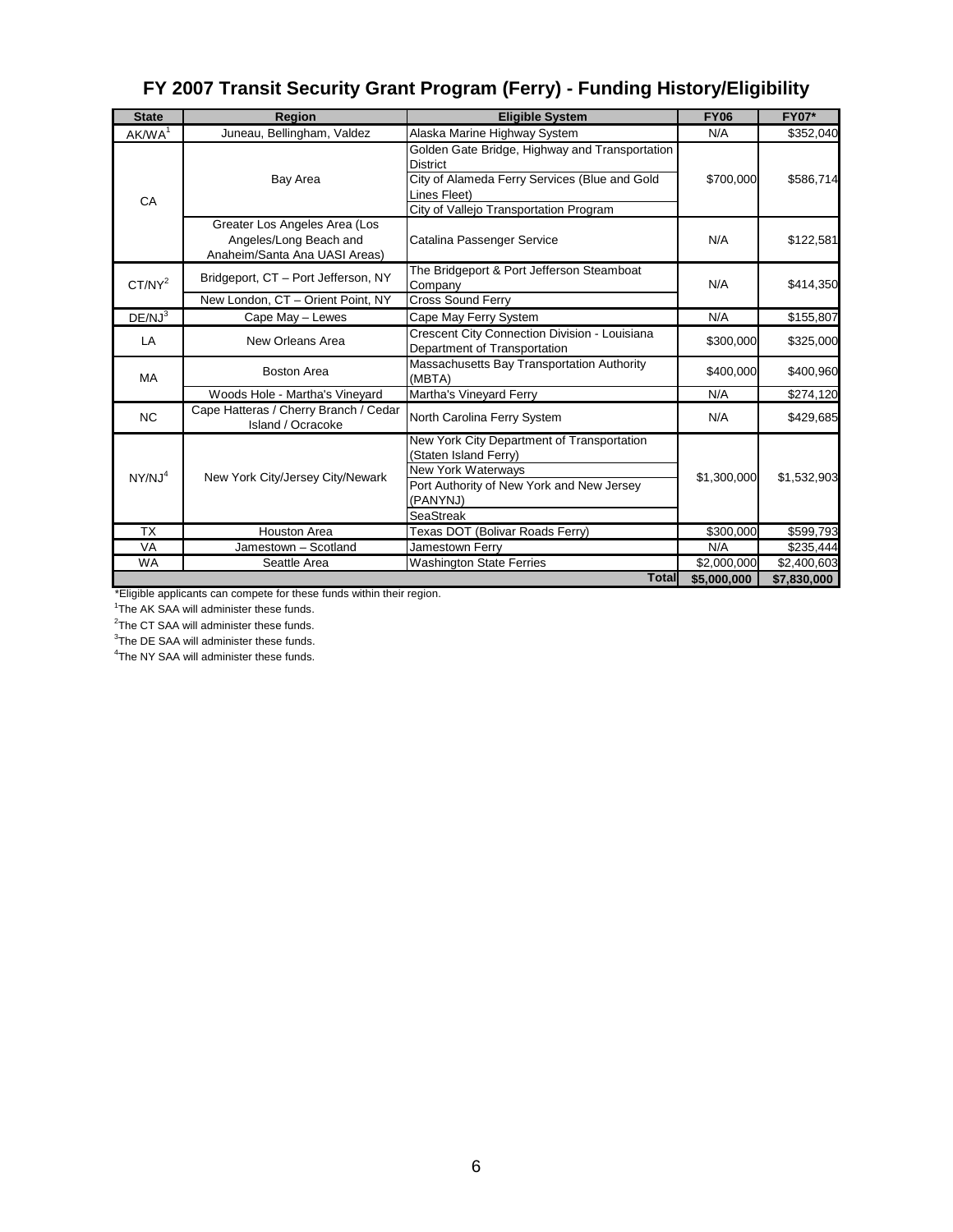| <b>Tier</b> | <b>Port Area</b>                                                | <b>TOTAL FY02-06</b>        | <b>FY06</b>           | <b>FY07*</b>      |  |  |
|-------------|-----------------------------------------------------------------|-----------------------------|-----------------------|-------------------|--|--|
|             | <b>Bay Area</b>                                                 |                             |                       |                   |  |  |
|             | Oakland, CA                                                     | \$14,377,349                | \$0                   |                   |  |  |
|             | Richmond, CA                                                    | \$4,792,116                 | \$1,185,716           | \$11,201,793      |  |  |
|             | San Francisco, CA                                               | \$9,717,897                 | \$0                   |                   |  |  |
|             | Stockton, CA                                                    | \$1,942,704                 | \$0                   |                   |  |  |
|             | Delaware Bay                                                    |                             |                       |                   |  |  |
|             | Camden, NJ                                                      | \$3,432,000                 | \$2,500,000           |                   |  |  |
|             | Chester, PA                                                     | \$0                         | \$0                   |                   |  |  |
|             | Marcus Hook, NJ                                                 | \$0                         | \$0                   |                   |  |  |
|             | Paulsboro, NJ                                                   | \$2,950,000                 | \$2,500,000           | \$11,331,328      |  |  |
|             | Penn Manor, PA                                                  | \$0                         | \$0                   |                   |  |  |
|             | Philadelphia, PA                                                | \$23,067,251                | \$5,099,375           |                   |  |  |
|             | Wilmington, DE                                                  | \$500,000                   | \$0                   |                   |  |  |
|             | <b>Houston-Galveston</b>                                        |                             |                       |                   |  |  |
|             | Galveston, TX                                                   | \$7,527,328                 | \$664,922             |                   |  |  |
|             | Houston, TX                                                     | \$76,005,929                | \$11,605,716          | \$15,720,981      |  |  |
|             | Texas City, TX                                                  | \$10,551,633                | \$0                   |                   |  |  |
| L           | Los Angeles-Long Beach                                          |                             |                       |                   |  |  |
|             | Long Beach, CA                                                  |                             |                       | \$14,723,942      |  |  |
|             | Los Angeles, CA                                                 | \$91,802,917                | \$12,002,769          |                   |  |  |
|             | <b>New Orleans</b>                                              |                             |                       |                   |  |  |
|             | Baton Rouge, LA                                                 | \$15,871,297                | \$11,555,230          |                   |  |  |
|             | New Orleans, LA                                                 | \$22,644,709                | $\overline{$737,125}$ | \$17,330,180      |  |  |
|             | Plaquemines, LA                                                 | \$0                         | \$0                   |                   |  |  |
|             | South Louisiana, LA                                             | \$14,366,967                | \$11,435,475          |                   |  |  |
|             | <b>New York/New Jersey</b>                                      |                             |                       | \$27,178,581      |  |  |
|             |                                                                 | \$77,179,447                | \$25,727,312          |                   |  |  |
|             | <b>Puget Sound</b><br>Anacortes, WA                             | \$262,000                   |                       |                   |  |  |
|             |                                                                 |                             | \$0<br>\$0            | \$12,254,160      |  |  |
|             | Everett, WA<br>Seattle, WA                                      | \$2,966,000<br>\$39,831,762 | \$7,416,539           |                   |  |  |
|             |                                                                 |                             |                       |                   |  |  |
|             | \$4,226,748<br>\$2,500,000<br>Tacoma, WA<br>Sabine-Neches River |                             |                       |                   |  |  |
|             |                                                                 |                             |                       | \$10,961,035      |  |  |
|             | Beaumont, TX                                                    | \$23,101,175                | \$7,842,211           |                   |  |  |
|             | Port Arthur, TX                                                 | \$11,942,499                | \$3,062,942           |                   |  |  |
|             | <b>Baltimore, MD</b>                                            | \$16,614,208                | \$4,809,848           |                   |  |  |
|             | Boston, MA                                                      | \$8,501,223                 | \$147,750             |                   |  |  |
|             | Charleston, SC                                                  | \$29,114,612                | \$9,021,591           |                   |  |  |
|             | Cincinnati, OH                                                  | \$0                         | \$0                   |                   |  |  |
|             | <b>Columbia-Willamette River System</b>                         |                             |                       |                   |  |  |
|             | Kalama, WA                                                      | \$935,400                   | \$0                   |                   |  |  |
|             | Longview, WA                                                    | \$96,000                    | \$0                   |                   |  |  |
|             | Portland, OR                                                    | \$5,920,485                 | \$0                   |                   |  |  |
|             | Vancouver, WA                                                   | \$606,369                   | \$0                   |                   |  |  |
|             | Corpus Christi, TX                                              | \$27,186,123                | \$8,807,225           |                   |  |  |
|             | <b>Hampton Roads</b>                                            |                             |                       |                   |  |  |
|             | Newport News, VA                                                | \$22,324,063                | \$3,549,712           | Available Tier II |  |  |
|             | Norfolk Harbor, VA                                              |                             |                       | Funding in FY     |  |  |
| Ш           | Huntington, WV                                                  | \$2,467,500                 | \$0                   | 2007:             |  |  |
|             | Jacksonville, FL                                                | \$10,811,550                | \$3,739,084           | \$40,234,000      |  |  |
|             | Lake Charles, LA                                                | \$25,962,320                | \$2,716,908           |                   |  |  |
|             | Louisville, KY                                                  | \$937,076                   | \$334,737             |                   |  |  |
|             | <b>Memphis, TN</b>                                              | \$8,203,413                 | \$0                   |                   |  |  |
|             | Mobile, AL                                                      | \$2,946,538                 | \$260,217             |                   |  |  |
|             | Pittsburgh, PA                                                  | \$650,940                   | \$111,379             |                   |  |  |
|             | Savannah, GA                                                    | \$9,559,404                 | \$17,550              |                   |  |  |
|             | Southern Tip of Lake Michigan                                   |                             |                       |                   |  |  |
|             | Burns Harbor, IN                                                | \$418,286                   | \$284,526             |                   |  |  |
|             | Chicago, IL                                                     | \$13,445,906                | \$11,496,456          |                   |  |  |
|             | Gary, IN                                                        | \$0                         | \$0                   |                   |  |  |
|             | Indiana Harbor, IN                                              | \$220,000                   | \$0                   |                   |  |  |
|             | St. Louis, MO                                                   | \$222,313                   | \$150,000             |                   |  |  |
|             |                                                                 |                             |                       |                   |  |  |

## **Port Security Grant Program — Funding History/Eligibility**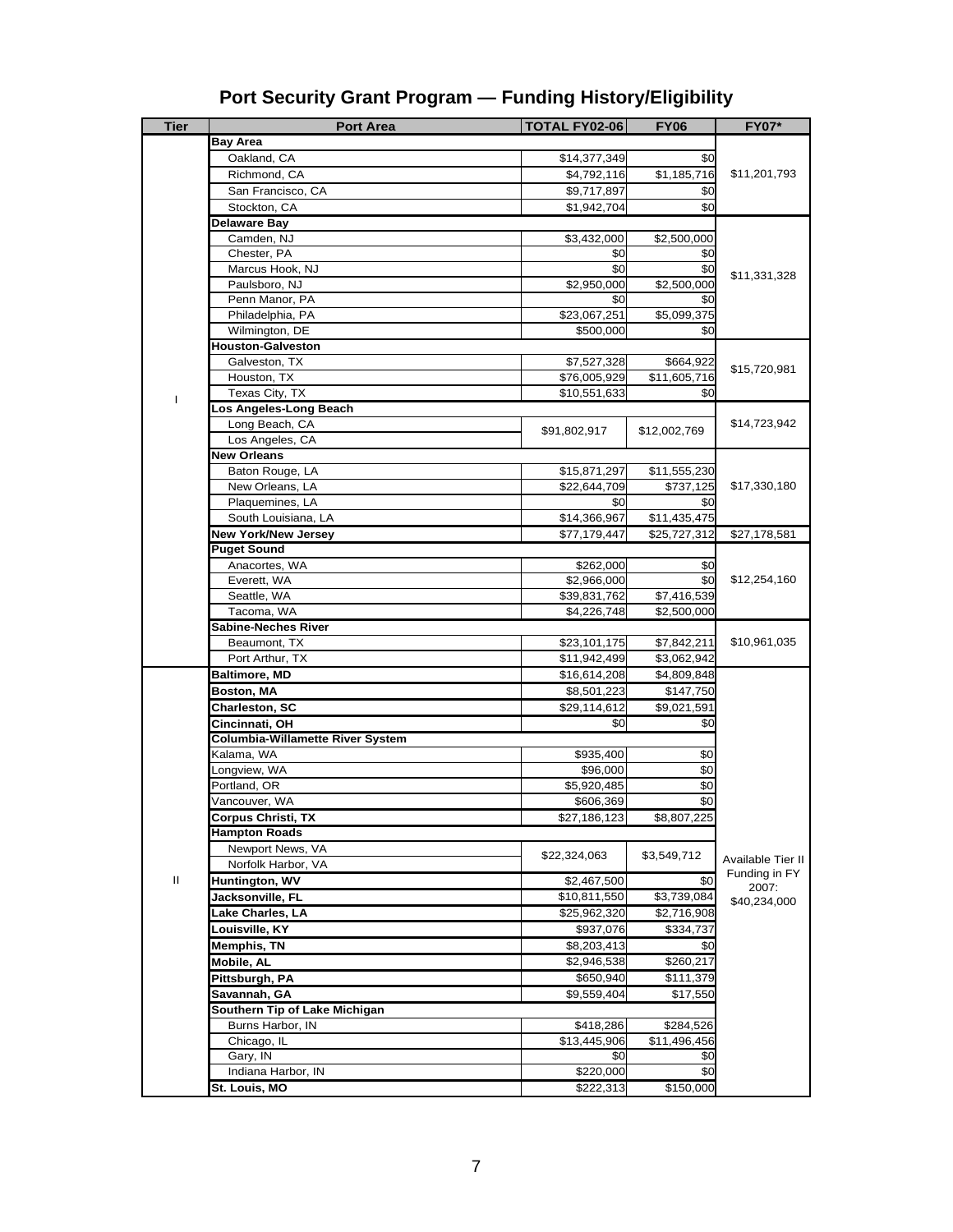| <b>Tier</b> | <b>Port Area</b>                                                                                                          | <b>TOTAL FY02-06</b> | <b>FY06</b>   | <b>FY07*</b>       |
|-------------|---------------------------------------------------------------------------------------------------------------------------|----------------------|---------------|--------------------|
|             | Albany, NY                                                                                                                | \$624,750            | \$624,750     |                    |
|             | Anchorage, AK                                                                                                             | \$816,119            | \$0           |                    |
|             | Apra Harbor**, GU                                                                                                         | \$799,100            | \$0           |                    |
|             | <b>Brownsville, TX</b>                                                                                                    | \$490,900            | \$0           |                    |
|             | <b>Buffalo, NY</b>                                                                                                        | \$65,000             | \$0           |                    |
|             | Chattanooga, TN                                                                                                           | \$112,945            | \$0           |                    |
|             | Cleveland, OH                                                                                                             | \$1,465,825          | \$0           |                    |
|             | Detroit, MI                                                                                                               | \$2,559,833          | \$1,024,815   |                    |
|             | <b>Duluth-Superior, MN/WI</b>                                                                                             | \$425,600            | \$25,000      |                    |
|             | Freeport, TX                                                                                                              | \$7,031,898          | \$1,200,098   |                    |
|             | Green Bay, WI                                                                                                             | \$274,105            | \$222,380     |                    |
|             | Greenville, MS                                                                                                            | \$0                  | \$0           |                    |
|             | Gulfport, MS                                                                                                              | \$3,515,934          | \$2,500,000   |                    |
|             | Guntersville, AL                                                                                                          | \$10,913             | \$0           |                    |
|             | Helena, AR                                                                                                                | \$0                  | \$0           |                    |
|             | Honolulu, HI                                                                                                              | \$11,394,575         | \$1,070,290   |                    |
|             | Kansas City, MO                                                                                                           | \$221,540            | \$0           |                    |
|             | <b>Long Island Sound</b>                                                                                                  |                      |               |                    |
|             | Bridgeport, CT                                                                                                            | \$4,876,794          | \$24,968      |                    |
|             | New Haven, CT                                                                                                             | \$2,297,764          | \$0           |                    |
|             | New London, CT                                                                                                            | \$951,636            | \$637,500     |                    |
|             | Matagorda, TX                                                                                                             | \$0                  | \$0           |                    |
|             | Miami, FL                                                                                                                 | \$29,187,767         | \$2,250,000   |                    |
|             | Milwaukee, WI                                                                                                             | \$397,422            | \$0           |                    |
|             | Minneapolis-St. Paul                                                                                                      |                      |               |                    |
|             | Minneapolis, MN                                                                                                           | \$412,500            | \$0           | Available Tier III |
| Ш           | St. Paul, MN                                                                                                              | \$2,631,150          | \$2,218,650   | Funding in FY      |
|             | <b>Morehead City, NC</b>                                                                                                  | \$125,000            | \$0           | 2007:              |
|             | Mount Vernon, IN                                                                                                          | \$948,318            | \$931,518     | \$30,175,500       |
|             | Nashville, TN                                                                                                             | \$169,108            | \$0           |                    |
|             | Palm Beach, FL                                                                                                            | \$816,072            | \$0           |                    |
|             | Panama City, FL                                                                                                           | \$46,847             | \$0           |                    |
|             | Pascagoula, MS                                                                                                            | \$1,387,250          | \$0           |                    |
|             | Pensacola, FL                                                                                                             | \$527,107            | \$0           |                    |
|             | Ponce, PR                                                                                                                 | \$125,000            | \$0           |                    |
|             | Port Canaveral, FL                                                                                                        | \$3,650,284          | \$0           |                    |
|             | Port Everglades, FL                                                                                                       | \$3,119,500          | \$1,455,125   |                    |
|             | Port Fourchon/LOOP**, LA                                                                                                  | \$1,773,934          | \$0           |                    |
|             | Port Hueneme, CA                                                                                                          | \$77,400             | \$0           |                    |
|             | Portland, ME                                                                                                              | \$4,390,950          | \$768,750     |                    |
|             | Portsmouth, NH                                                                                                            | \$2,829,536          | \$1,180,536   |                    |
|             | Providence, RI                                                                                                            | \$4,503,712          | \$0           |                    |
|             | San Diego, CA                                                                                                             | \$14,071,052         | \$139,837     |                    |
|             | San Juan, PR                                                                                                              | \$7,210,032          | \$0           |                    |
|             | Tampa Bay                                                                                                                 |                      |               |                    |
|             | Port Manatee, FL                                                                                                          | \$2,851,510          | \$37,890      |                    |
|             | Tampa, FL                                                                                                                 | \$11,599,706         | \$0           |                    |
|             | Toledo, OH                                                                                                                | \$1,521,527          | \$0           |                    |
|             | Tulsa, OK                                                                                                                 | \$725,000            | \$0           |                    |
|             | Two Harbors, MN                                                                                                           | \$366,026            | \$248,538     |                    |
|             | Valdez, AK                                                                                                                | \$2,583,310          | \$209,540     |                    |
|             | Vicksburg, MS                                                                                                             | \$550,000            | \$0           |                    |
|             | Victoria, TX                                                                                                              | \$344,080            | \$0           |                    |
|             | Wilmington, NC                                                                                                            | \$9,057,471          | \$0           |                    |
|             |                                                                                                                           |                      |               | Available Tier IV  |
| IV          | Entities not located within one of the port areas identified<br>above, but operating under an Area Maritime Security Plan | \$0                  | \$0           | Funding in FY      |
|             | are eligible to compete for funding within Tier IV.                                                                       |                      |               | 2007:              |
|             |                                                                                                                           |                      |               | \$10,058,500       |
|             | <b>Total</b>                                                                                                              | \$792,137,259        | \$168,052,500 | \$201,170,000      |

\*Tier I eligible applicants can compete for these funds within their

region.

\*\*New port area eligible for FY 2007